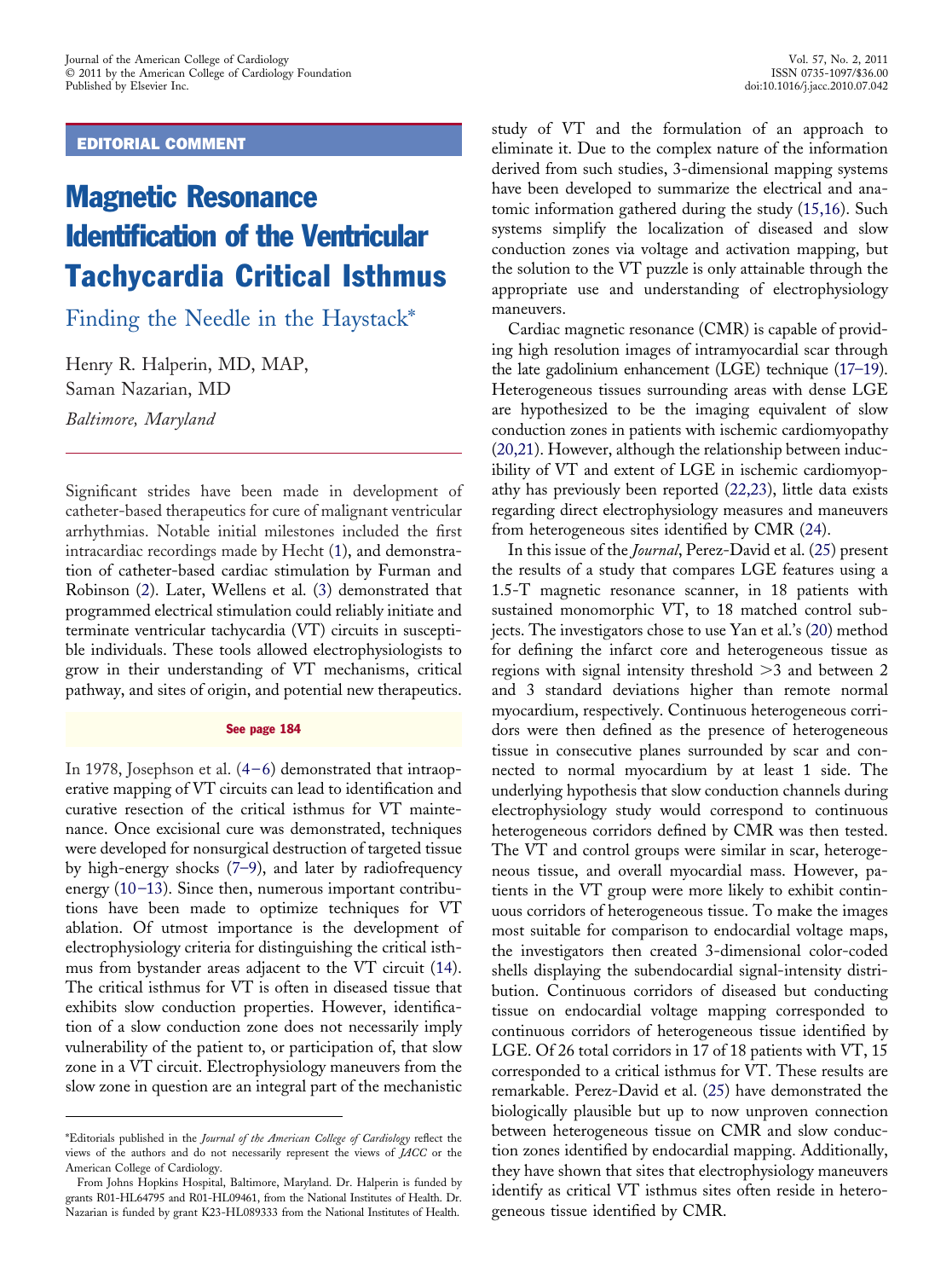<span id="page-1-0"></span>These findings have important differences with previous studies. In contrast to findings of previous publications (22,23), the VT and control groups of the current study were not different in scar and heterogeneous tissue mass. This inconsistency may be attributable to differences in patient populations and definition of infarct core and heterogeneous tissue on LGE, or the use of inducibility at electrophysiology study as a surrogate of spontaneous VT. Alternatively, the inconsistency may reflect the fact that a marker of risk in a larger population may not offer adequate resolution in an enriched sample of at-risk individuals. If validated in future studies, the association of continuous corridors of tissue with spontaneous VT may improve the arrhythmic risk stratification of patients with ischemic cardiomyopathy. Another inconsistency with previous studies resides in the location of critical VT zones in the current study versus that performed by Desjardens et al. [\(24\)](#page-2-0). Desjardens et al. [\(24\)](#page-2-0) found that the majority of critical VT isthmus sites were within the infarct core as defined by LGE, whereas Perez-David et al. [\(25\)](#page-2-0) found all critical isthmus sites within heterogeneous tissue. This difference may reflect current CMR shortcomings in scar resolution and volume averaging in the infarct core and border zones. Until higher resolution images capable of resolving the intricate architecture of fibrotic tissue and surrounding healthy myocytes are clinically feasible [\(26\)](#page-2-0), electrophysiologic characterization of CMR surrogates will be limited by the reality that the currently visualized "infarct core" and "heterogeneous tissue" is a mixture of true infarct core, true heterogeneous tissue, and artifacts, particularly those produced by volume averaging of infarct core with healthy tissue.

The investigators have presented data to support further research in visualization of the substrate for VT. Identification of the infarct core and its associated heterogeneous tissue before the electrophysiology study and integration of such information into mapping systems will likely decrease procedure and fluoroscopy duration by focusing our attention on areas with diseased tissue. However, the electrophysiologist must remember that LGE image signal intensity is very sensitive to the assigned inversion time, poor ECG gating in the setting of arrhythmia, artifacts from fat in the atrioventricular groove or epicardium, and artifacts from respiratory motion. Additionally, volume averaging may represent a perfectly sharp but slanted scar border as "heterogeneous tissue" on LGE. Once such CMR limitations are addressed, we will know where on the LGE image to focus our attention. However, as is evident from the outstanding report by Perez-David et al. [\(25\)](#page-2-0), solving the VT puzzle will still need an electrophysiologist who is adept at maneuvers to distinguish critical sites from bystanders.

**Reprint requests and correspondence:** Dr. Henry R. Halperin, Professor of Medicine, Radiology, and Biomedical Engineering, Johns Hopkins Hospital, Blalock 524A, 600 North Wolfe Street, Baltimore, Maryland 21287. E-mail: [hhalper@jhmi.edu.](mailto:hhalper@jhmi.edu)

## REFERENCES

- 1. Hecht HH. Potential variations of the right auricular and ventricular cavities in man (the human electrogram). Proc Am Fed Clin Res 1947;3:91.
- 2. Furman S, Robinson G. The use of an intracardiac pacemaker in the correction of total heart block. Surg Forum 1958;9:245– 8.
- 3. Wellens HJ, Schuilenburg RM, Durrer D. Electrical stimulation of the heart in patients with ventricular tachycardia. Circulation 1972;46: 216 –26.
- 4. Josephson ME, Horowitz LN, Farshidi A, Kastor JA. Recurrent sustained ventricular tachycardia. 1. Mechanisms. Circulation 1978; 57:431– 40.
- 5. Josephson ME, Horowitz LN, Farshidi A, Spear JF, Kastor JA, Moore EN. Recurrent sustained ventricular tachycardia. 2. Endocardial mapping. Circulation 1978;57:440 –7.
- 6. Josephson ME, Harken AH, Horowitz LN. Endocardial excision: a new surgical technique for the treatment of recurrent ventricular tachycardia. Circulation 1979;60:1430 –9.
- 7. Hartzler GO. Electrode catheter ablation of refractory focal ventricular tachycardia. J Am Coll Cardiol 1983;2:1107–13.
- 8. Puech P, Gallay P, Grolleau R, Koliopoulos N. [Treatment by endocavitary fulguration of recurrent ventricular tachycardia caused by right ventricular dysplasia]. Arch Mal Coeur Vaiss 1984;77:826 –34.
- 9. Fontaine G, Tonet JL, Frank R, et al. [Emergency treatment of chronic ventricular tachycardia after myocardial infarction by endocavitary fulguration]. Arch Mal Coeur Vaiss 1985;78:1037– 43.
- 10. Budde T, Breithardt G, Borggrefe M, Podczeck A, Langwasser J. [Initial experiences with high-frequency electric ablation of the AV conduction system in the human]. Z Kardiol 1987;76:204 –10.
- 11. Lee MA, Morady F, Kadish A, et al. Catheter modification of the atrioventricular junction with radiofrequency energy for control of atrioventricular nodal reentry tachycardia. Circulation 1991;83: 827–35.
- 12. Jackman WM, Wang XZ, Friday KJ, et al. Catheter ablation of accessory atrioventricular pathways (Wolff-Parkinson-White syndrome) by radiofrequency current. N Engl J Med 1991;324:1605–11.
- 13. Kuck KH, Schluter M. Single-catheter approach to radiofrequency current ablation of left-sided accessory pathways in patients with Wolff-Parkinson-White syndrome. Circulation 1991;84:2366 –75.
- 14. Stevenson WG, Khan H, Sager P, et al. Identification of reentry circuit sites during catheter mapping and radiofrequency ablation of ventricular tachycardia late after myocardial infarction. Circulation 1993;88:1647–70.
- 15. Gepstein L, Hayam G, Ben-Haim SA. A novel method for nonfluoroscopic catheter-based electroanatomical mapping of the heart. In vitro and in vivo accuracy results. Circulation 1997;95:1611–22.
- 16. Wittkampf FH, Wever EF, Derksen R, et al. LocaLisa: new technique for real-time 3-dimensional localization of regular intracardiac electrodes. Circulation 1999;99:1312–7.
- 17. McNamara MT, Higgins CB, Ehman RL, Revel D, Sievers R, Brasch RC. Acute myocardial ischemia: magnetic resonance contrast enhancement with gadolinium-DTPA. Radiology 1984;153:157-63.
- 18. Simonetti OP, Kim RJ, Fieno DS, et al. An improved MR imaging technique for the visualization of myocardial infarction. Radiology 2001;218:215–23.
- 19. Kim RJ, Fieno DS, Parrish TB, et al. Relationship of MRI delayed contrast enhancement to irreversible injury, infarct age, and contractile function. Circulation 1999;100:1992–2002.
- 20. Yan AT, Shayne AJ, Brown KA, et al. Characterization of the peri-infarct zone by contrast-enhanced cardiac magnetic resonance imaging is a powerful predictor of post-myocardial infarction mortality. Circulation 2006;114:32–9.
- 21. Roes SD, Borleffs CJ, van der Geest RJ, et al. Infarct tissue heterogeneity assessed with contrast-enhanced MRI predicts spontaneous ventricular arrhythmia in patients with ischemic cardiomyopathy and implantable cardioverter-defibrillator. Circ Cardiovasc Imaging 2009; 2:183–90.
- 22. Bello D, Fieno DS, Kim RJ, et al. Infarct morphology identifies patients with substrate for sustained ventricular tachycardia. J Am Coll Cardiol 2005;45:1104 – 8.
- 23. Schmidt A, Azevedo CF, Cheng A, et al. Infarct tissue heterogeneity by magnetic resonance imaging identifies enhanced cardiac arrhythmia